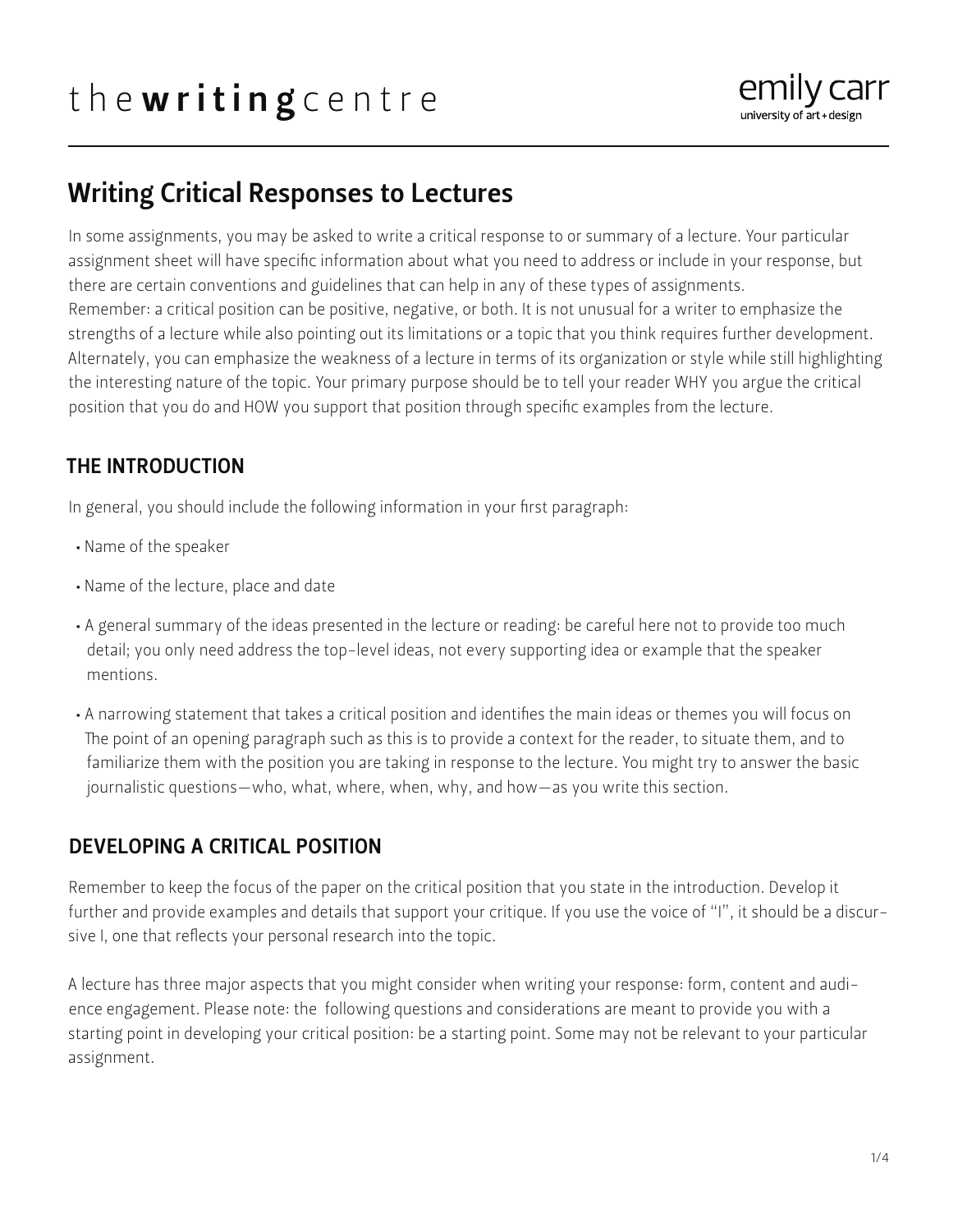#### 1. FORM

What form does the presentation take? Does the structure, organization, and/or style reflect the content? Does the speaker interact with the audience through questions, jokes, comments, or does she lecture without referencing the audience?

- How does the speaker present himself initially? Does he speak from the podium, walk across the stage with a microphone, sit in a chair, speak as part of group?
- Does the speaker provide an overview of the lecture beforehand? Do they provide a summary of their talk, its basic direction and focus, or does this unfold as the talk progresses? When the talk is finished, are you able to come away from it with a clear idea of what it was about, and what the speaker's position was?
- Does the speaker use technology to deliver information? If so, how does that affect the overall experience? Do they choose to speak without a mike?
- Does the speaker's style of presentation match the topic? For example, does an interactive dialogue with the audience work well to reflect the ideas being presented? Does the use of advanced technology overwhelm the listener/viewer or does it enhance the delivery?
- Do you feel you are being "lectured" to? Is the delivery too didactic? Is it too informal? If so, is this effective, given the topic? Is the delivery clear, and well organized? Has the speaker considered the academic level of their audience? If they seem to be addressing a more (or less) educated audience, is that problematic? If so, why?
- If there is a visual component, are the images well -presented? Are they are they appropriate? Do they enhance or detract from the lecture or talk? The same questions can be asked of video, music, performance, etc.

Occasionally, an artist will present their work in a narrative, chronological format. In order for the talk to be strong and engaging, there usually has to be a discussion of ideas, concepts, or theories that inform their work. Does the speaker convey these ideas well (and clearly) in relation to the work being presented, or do they simply fall back on the work to "speak for itself." The opposite can happen as well. An artist or speaker can get so caught up in the conceptual ideas, in theoretical jargon, that they can't convey what they mean through examples that resonate with the audience. If you can, take note of when you think it would have proved useful to have further details and examples, or more conceptual background.

### 2. CONTENT

A good lecture or talk, like good writing, must include examples of key ideas. The speaker should remind the audience of their position, develop it, and support it with evidence. It may seem strange to think of an artist having a point of view or position in relation to their own work, but most do, and most should be able to express it.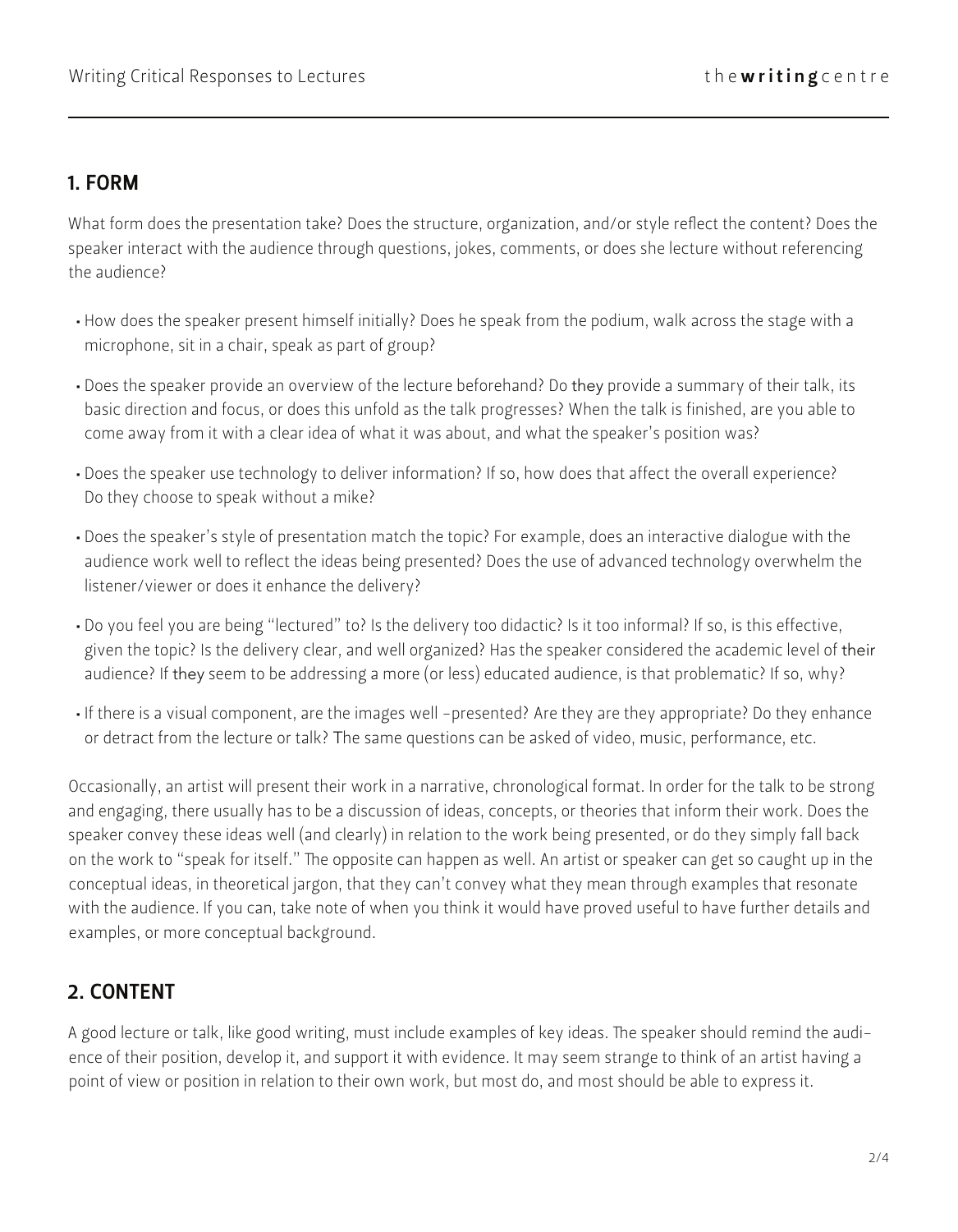- Does the speaker effectively convey the ideas, concepts or theories that inform their work (as an artist, writer, etc.), or do they simply fall back on the work to "speak for itself"? Do they provide examples to support their points that resonate with the audience? Do they adequately explain any technical language or 'jargon' that they use?
- Does the content of the lecture relate to class discussions or assigned readings? Can you connect it to other things you have read/seen/heard on this topic? Does it relate to the assigned weekly reading?
- If the lecture does relate to the reading, does the lecturer explain the importance of the weekly reading up front: is it discussed thoroughly in the context of the larger lecture? Is the lecture itself about the reading? If they've chosen to analyze the weekly reading, do you come away with a clear idea of their position?
- How does the speaker support her arguments? What secondary sources does the speaker use? Is their position or argument based on accurate and current information and sources?
- How does the speaker deal with opposing viewpoints? Does he mention them at all? If so, does he do so in a balanced way or is there evidence of bias?
- How does the speaker conclude their presentation? What still remains to be explained?
- If the research or ideas being explored are inconclusive, does the speaker take this into account? If s/he is primarily presenting their work, do they revisit their "failures" or look toward new possibilities?
- If the speaker is presenting their work or ideas as problematic, do they conclude by providing any explanations or solutions?

#### 3. AUDIENCE ENGAGEMENT

- How does the speaker appeal to his/her audience? Does the writer use an appropriate voice? Do you feel engaged?
- Is the delivery clear and well organized?
- Has the speaker considered the academic level of his/her audience? If he seems to be addressing a more (or less) educated audience, is that problematic? If so, why?
- Is the argument compelling? Do you find yourself agreeing or disagreeing with the speaker? Why?
- Does the writer use an appropriate voice? Is it ironic, solemn, academic, tongue-in-cheek? Do you feel engaged?
- Does the speaker read directly off of paper notes or a computer? Do they rely on notes? Are they able to speak off the top of their head?
- Do they answer questions clearly? Are they able to anticipate these questions?